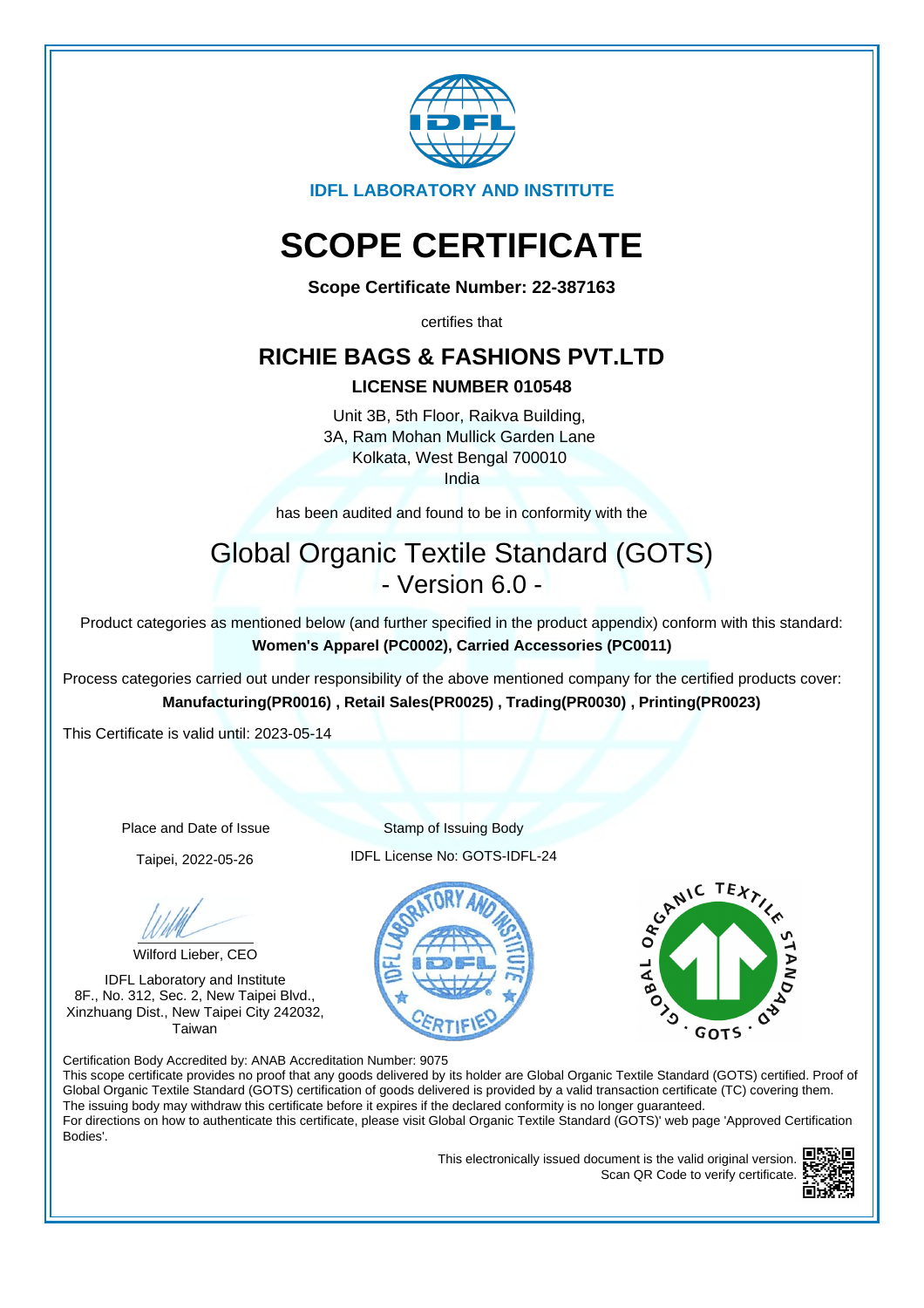

### **RICHIE BAGS & FASHIONS PVT.LTD Global Organic Textile Standard (GOTS) Version 6.0**

Products Appendix to Certificate No. 22-387163

In specific the certificate covers the following products:

| <b>Product Category</b>                | <b>Product Details</b>     | <b>Material &amp; Material Composition</b> | <b>Label Grade</b> | Processing<br><b>Facility</b> |
|----------------------------------------|----------------------------|--------------------------------------------|--------------------|-------------------------------|
| <b>Carried Accessories</b><br>(PC0011) | Handbags<br>(PD0024)       | Organic Cotton (RM0104)                    | Organic            | 25701, 25702                  |
| <b>Carried Accessories</b><br>(PC0011) | Handbags<br>(PD0024)       | Organic Jute (RM0122)                      | Organic            | 25701, 25702                  |
| Women's Apparel<br>(PC0002)            | <b>Dresses</b><br>(PD0011) | Organic Cotton (RM0104)                    | Organic            | 25701, 25702                  |
| <b>Carried Accessories</b><br>(PC0011) | Bags (PD0024)              | Organic Cotton (RM0104)                    | Organic            | 25701, 25702                  |

END OF APPENDIX

Place and Date of Issue Stamp of Issuing Body

Wilford Lieber, CEO

IDFL Laboratory and Institute 8F., No. 312, Sec. 2, New Taipei Blvd., Xinzhuang Dist., New Taipei City 242032, Taiwan

Taipei, 2022-05-26 IDFL License No: GOTS-IDFL-24





This certificate provides no proof that any goods delivered by its holder are certified to the listed standard. Proof of certification of goods delivered is provided by a valid Transaction Certificate (TC) covering them.

> This electronically issued document is the valid original version. Scan QR Code to verify certificate.



**IDFL SALT LAKE** info@idfl.com

**IDFL CHINA** china@idfl.com

**IDFL TAIPEI** taiwan@idfl.com **IDFL VIETNAM** vietnam@idfl.com Scope Certificate 22-387163 and License Number 010548 Page 2 of 3